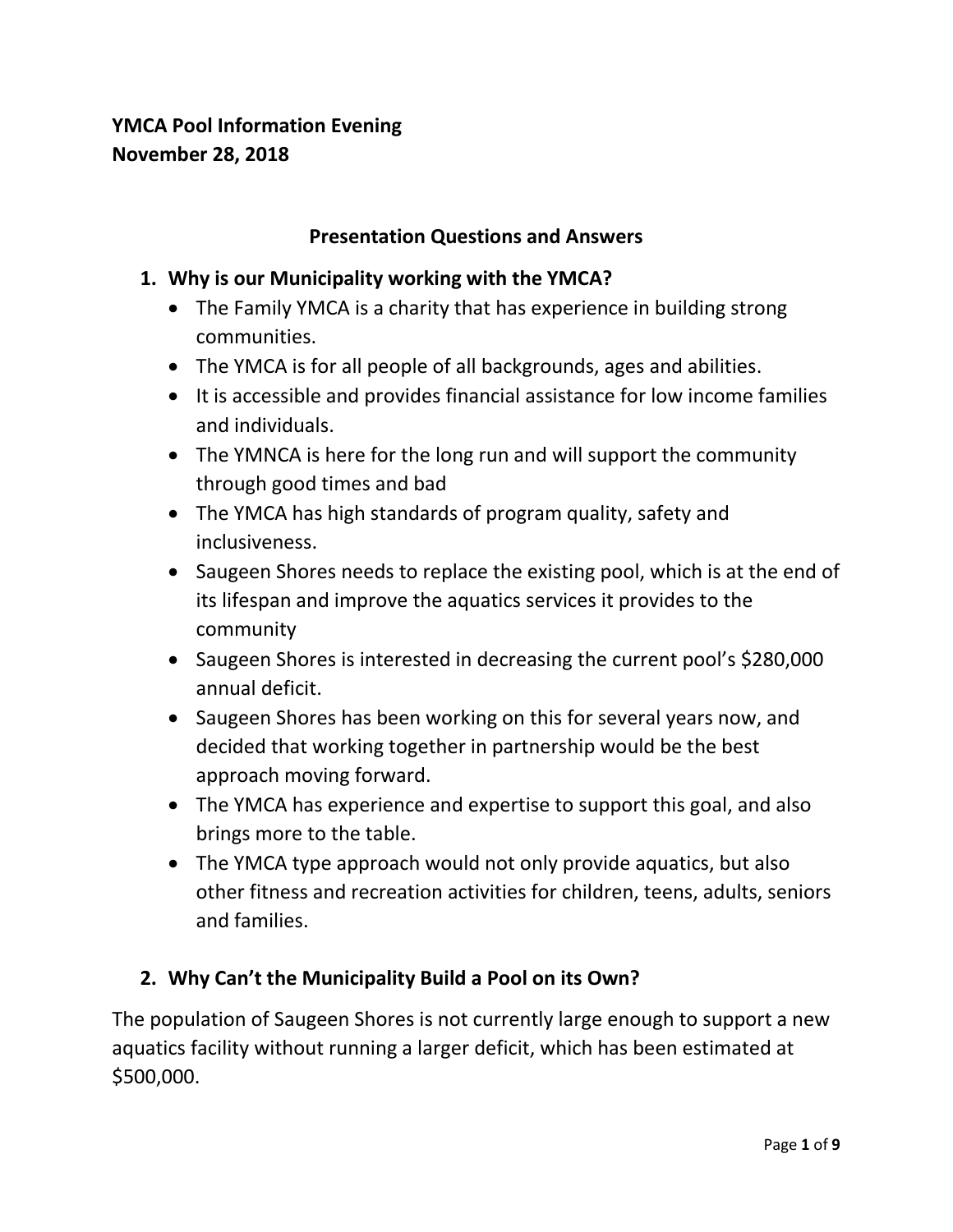The Municipality has the opportunity to grow in the next several years with the influx of Bruce Power employees, who would also look at a recreation facility as a factor in choosing to reside in Saugeen Shores.

By working with the YMCA on a facility that provides aquatics, fitness, walk/run track, gymnasium, etc., to attract more people of all ages and by using the YMCA membership model, Saugeen Shores believes it can keep its deficit down and provide additional services that are not currently being provided. By working together, we can achieve a lot more!

# **3. What is the YMCA? Is it a corporation that will come in and take over everything?**

The YMCA has been invited to work in partnership with Saugeen Shores in the development of a new recreation facility. Both partners work together in a partnership. The YMCA will provide its expertise and guidance to the Municipality, but in the end, the Municipality will decide how services are offered to the community.

# **4. How long has the YMCA been around?**

The YMCA has been working in our community since 1877, starting in Owen Sound. It was started by a group of local residents who wanted to provide support to the community, and over the years that support has grown into a wide variety of programs to meet the community's needs. The grass roots connection continues with the YMCA being governed by a volunteer Board of Directors. The YMCA is dedicated to building a caring, healthy community by creating opportunities for all people to achieve personal growth in spirit, mind and body.

The YMCA has provided child care services in Port Elgin for over 20 years! Currently there is a shortage of qualified child care staff all across the province, and as a result, our Port Elgin Y child care centre is not full. The child care has spaces for more children but no staff to work with them. So please help the YMCA find child care staff! As well, the YMCA provides Housing Support services to people in Saugeen Shores, working to prevent homelessness and helping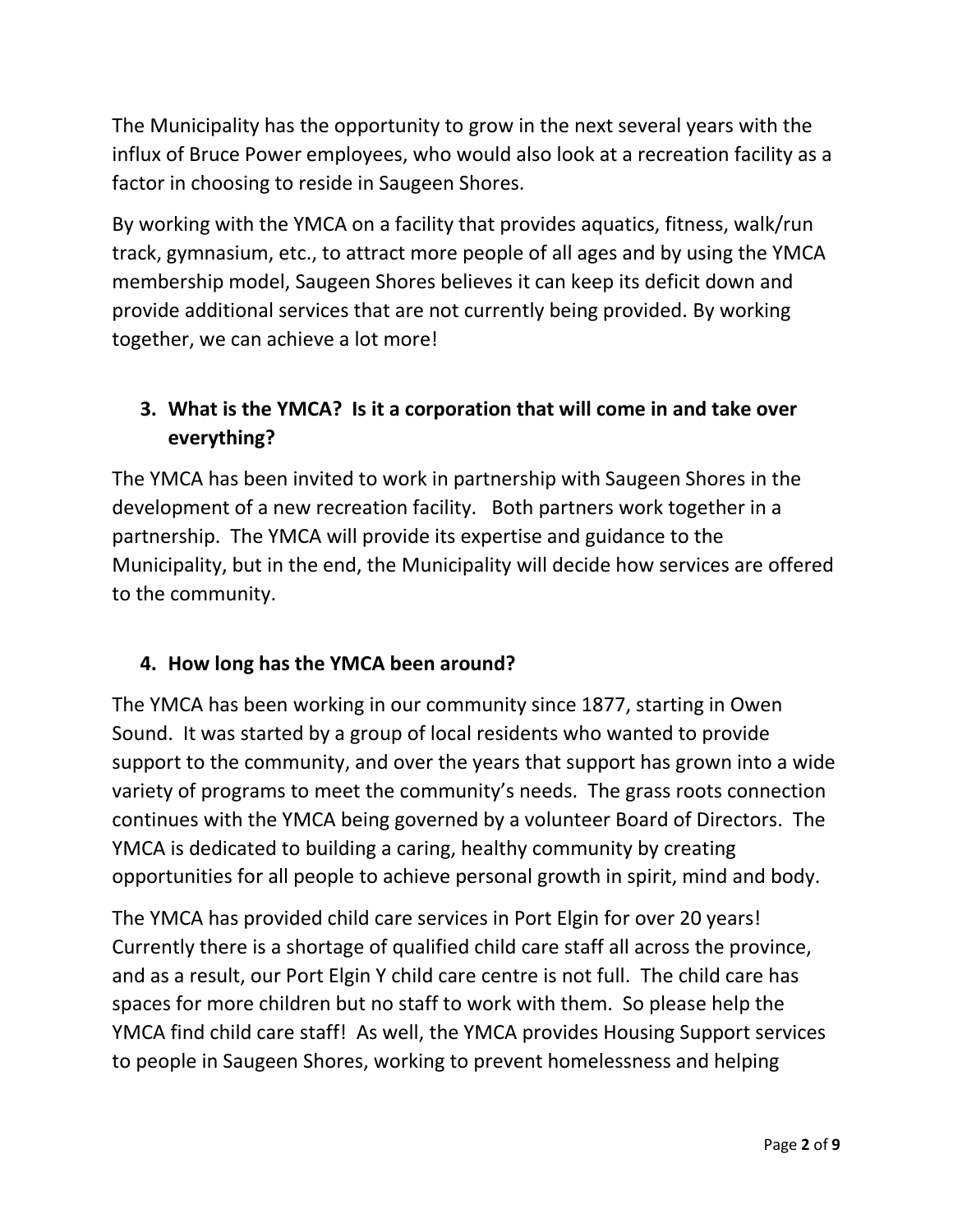individuals and families find homes. The YMCA provides Alternative Justice Programs to young people coming into conflict with the law.

### **5. Is the YMCA a Charity?**

Yes, the YMCA is a charity, the same as, for example, your local church or the Heart and Stroke Foundation or the Canadian Cancer Society. That is because the YMCA works for the good of the community and to alleviate poverty. The YMCA fundraises for the Financial Assistance Program, which supports individuals and families, who due to low income, cannot afford the fees to participate. The YMCA aims to be accessible to all people in the community, no matter what their background, age, ability or financial situation.

The YMCA provides services in three main areas:

- Health, Fitness and Aquatics
- Child Care
- Community & Employment Services

#### 6. **Has the YMCA partnered before?**

The YMCA achieves so much more through partnerships:

- City of Owen Sound for Julie McArthur Regional Recreation Centre and the YMCA Health, Fitness and Aquatics Centre
- Municipality of Georgian Bluffs for the YMCA Health, Fitness and Aquatics **Centre**
- Owen Sound Rotary Club for overnight Camp Presqu'ile
- Grey Bruce Health Services for Cardiac Rehab
- Alzheimer's Society for Minds in Motion
- Parkinson's Society for Rock Steady Boxing
- Bluewater District School Board, Catholic School Board, Municipalities of Grey and Bruce for Child Care
- Saugeen Shores and Hanover for Swim to Survive program
- Owen Sound Aquatic Club for competitive swimming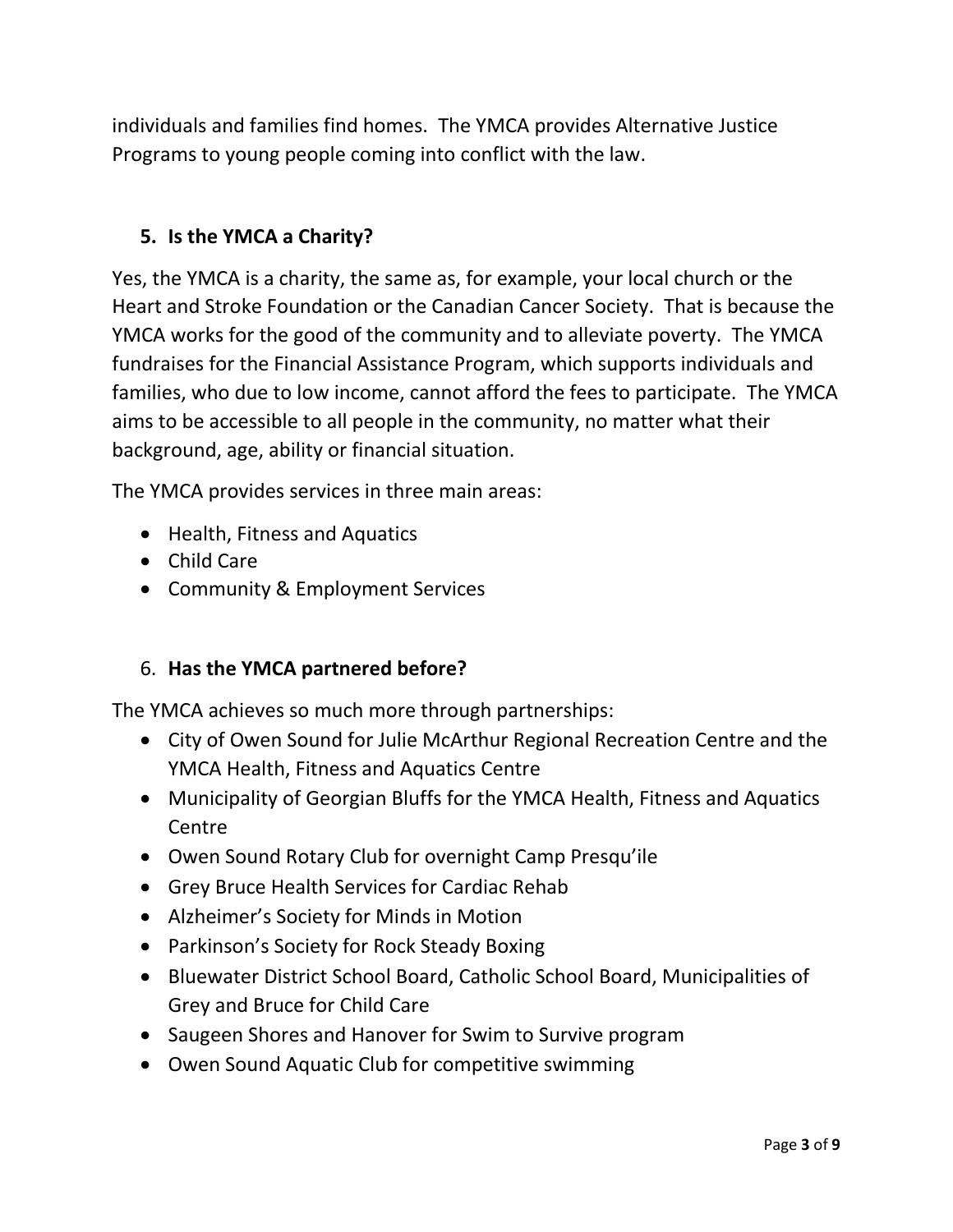### **7. What will happen to the current programs, like the Lifeguard Club?**

The Lifeguard Club is a very popular and successful program, and both the Municipality and the YMCA want it to continue in a new facility. The YMCA has a fledgling Lifeguard Club in Owen Sound, and looks to this club as an example! Popular current programs will continue, and new programs will also be added.

### **8. What will happen to the current aquatic staff?**

The YMCA will be hiring staff from within the community, and there will be more jobs available than now. It is hoped that the current aquatic staff will want to continue on and bring their knowledge and expertise to the new facility. The Municipality will be working with current staff to have a positive transition.

### **9. What will happen to fitness businesses in the area?**

In the YMCA's experience, a new facility increases the interest in fitness, and existing fitness businesses should see increased interest in their offerings, with residents looking for quality programs and services that meet their needs. It is hoped that existing businesses will rise to this opportunity.

The YMCA will focus on families, children, seniors and low income families that are currently underserved. Existing fitness businesses can focus on their niche, which might be women only, aerobics classes, adult only, dance, gymnastics, etc. The YMCA will also provide financial assistance so that low income is not a barrier to participation. This means that children and families who could not afford fees in the past will now be able to and all members of the community can participate.

In Owen Sound, the YMCA co-exists with several fitness clubs, including Velocity, Anytime Fitness, GoodLife, Owen Sound Fitness and Training, A Woman's Journey, Dancemakers Gymnastics, Georgian Bay Phoenix Gymnastics and Acro, Trillium Healing Arts Yoga.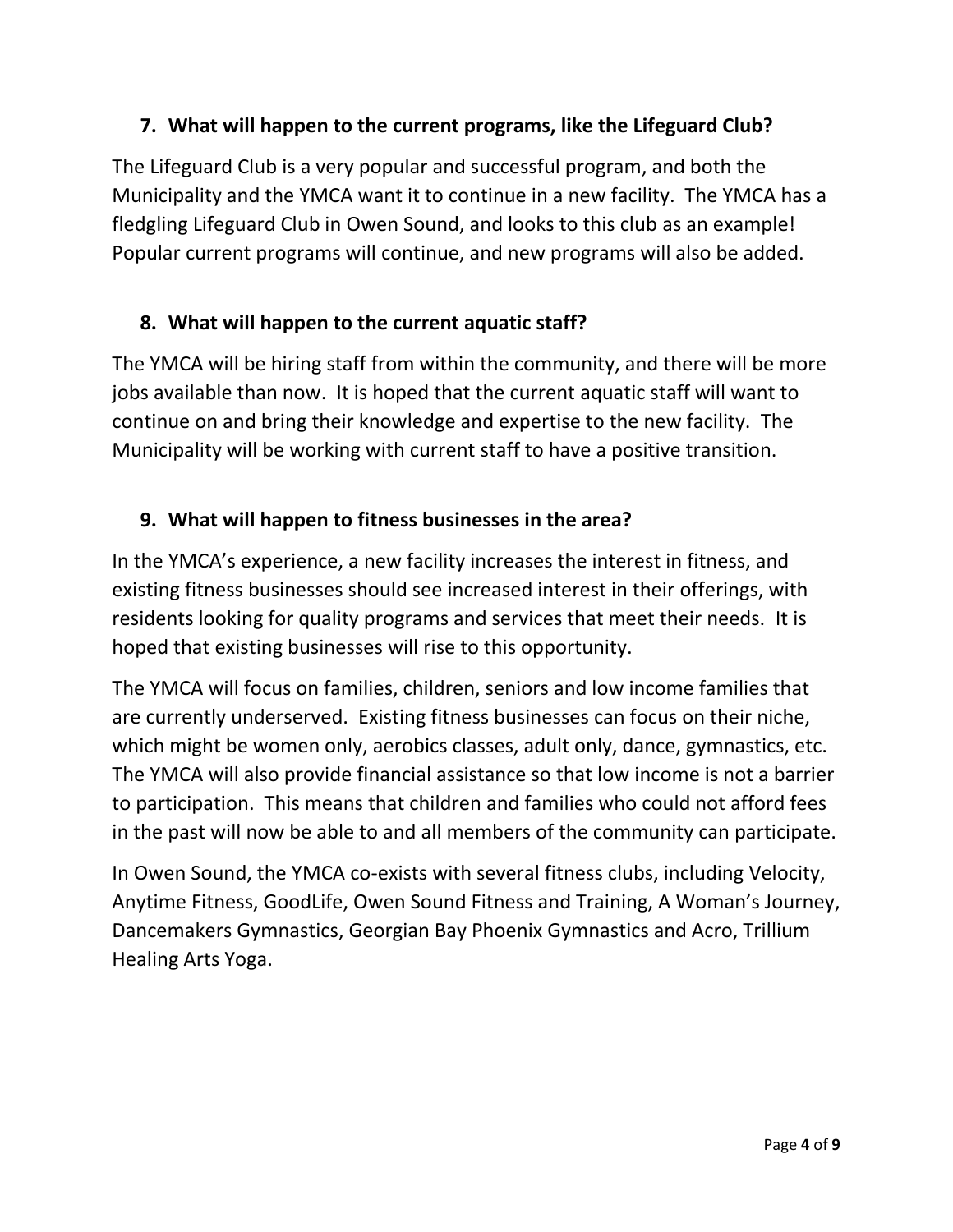### **10.What will the Market Study do?**

The Market Study will identify the community's interest in a new facility and the types of programs it will offer. Then it will be up to the Municipality, working with the YMCA as its partner, to figure out what it can afford to build and operate.

Please take the time to answer the questions if you are called for the Market Study. Those called will be randomly selected to ensure the statistical validity of the study.

# **11. I don't know if I will be able to afford to go to the YMCA. What will it cost?**

The YMCA is a charity and non-profit and sets its fees to cover its costs. For example, an adult membership at the Owen Sound YMCA Health, Fitness and Aquatics facility is \$45 a month plus HST. The YMCA encourages families to be active and provides lower fees for children and family dependents. For example, a family with two adults and two children would pay \$116 a month plus HST on the adult fees. Membership is inclusive, anyone can join. Membership is the most economical way to participate and encourages an active, healthy lifestyle. Membership includes a wide variety of programs such as swim lessons, fitness classes, fitness program development, children's programs, drop-in swims, sports, etc. And membership is welcomed at YMCAs across Canada!

As well, the YMCA provides a Financial Assistance Program so that low income is not a barrier for participation. The YMCA's goal is to be accessible to all people of the community – all backgrounds, all ages, all abilities, all financial situations. If you can't afford YMCA membership fees, please talk to us about Financial Assistance. In Owen Sound, right now there are over 700 people receiving financial assistance to participate. And that is people of all ages – children, teens, adults and seniors.

Centennial Pool provides up to four aquatic sessions for swimming lessons. If a youth decided to participate in all four sessions, the cost would be \$268.00. This rate would get them swimming lessons only. It does not include open swims that are currently offered at Centennial Pool.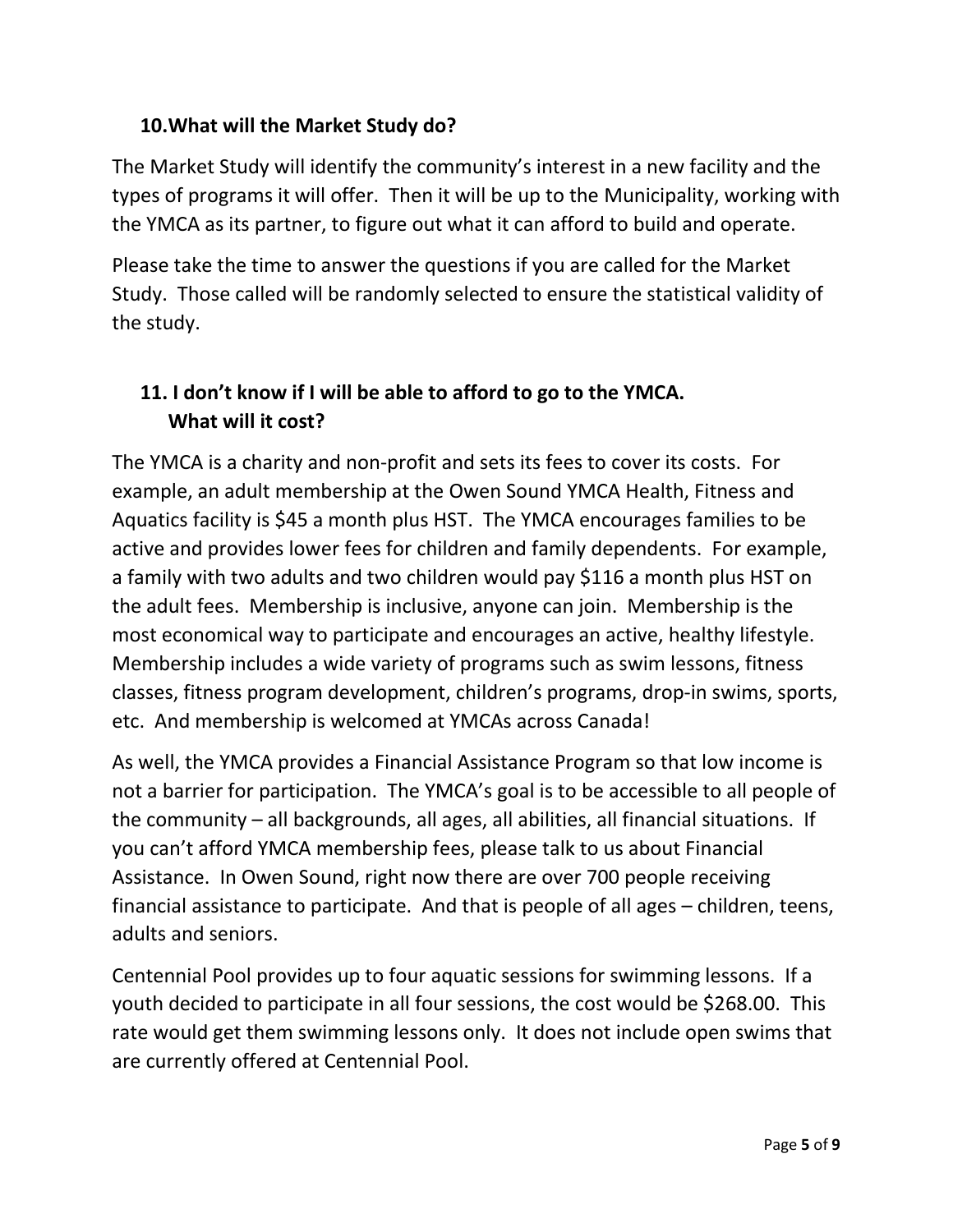If the same youth was to purchase a YMCA Dependent membership, the cost would be \$223.08 for the year. This membership would allow the youth to participate in up to five swimming sessions, all open swims as well as dry land youth programming opportunities.

### **12. YMCA Community Event**

On Sunday, January 27, 2019, the residents of Saugeen Shores are invited to visit the YMCA Health, Fitness and Aquatics facility in Owen Sound between 11:30am and 5:00pm. Come for a tour; have a swim or play in the gym with your family; or have a workout in the conditioning centre. Watch for more information about the event.

More information about our YMCA can be found at [www.ymcaowensound.on.ca](http://www.ymcaowensound.on.ca/)

### **13. What does the Municipality envision for the future?**

The Municipality envisions:

- A full recreation facility with a lane swimming pool, a warm water leisure pool, a walking running track, a fitness centre with cardio and weight machines, a gymnasium, program rooms and change rooms;
- A wide variety of programs and services that families, adults, children, teens and seniors can participate in;
- Accessibility for all members of the community, no matter their background, age, abilities or financial situation;
- An operating budget that the Municipality can financially sustain; and
- A partnership operating agreement with the YMCA, so that by working together, the health and quality of life of the residents of Saugeen Shores is improved.

The public was invited to leave questions following the presentation. Their questions and the responses are captured below.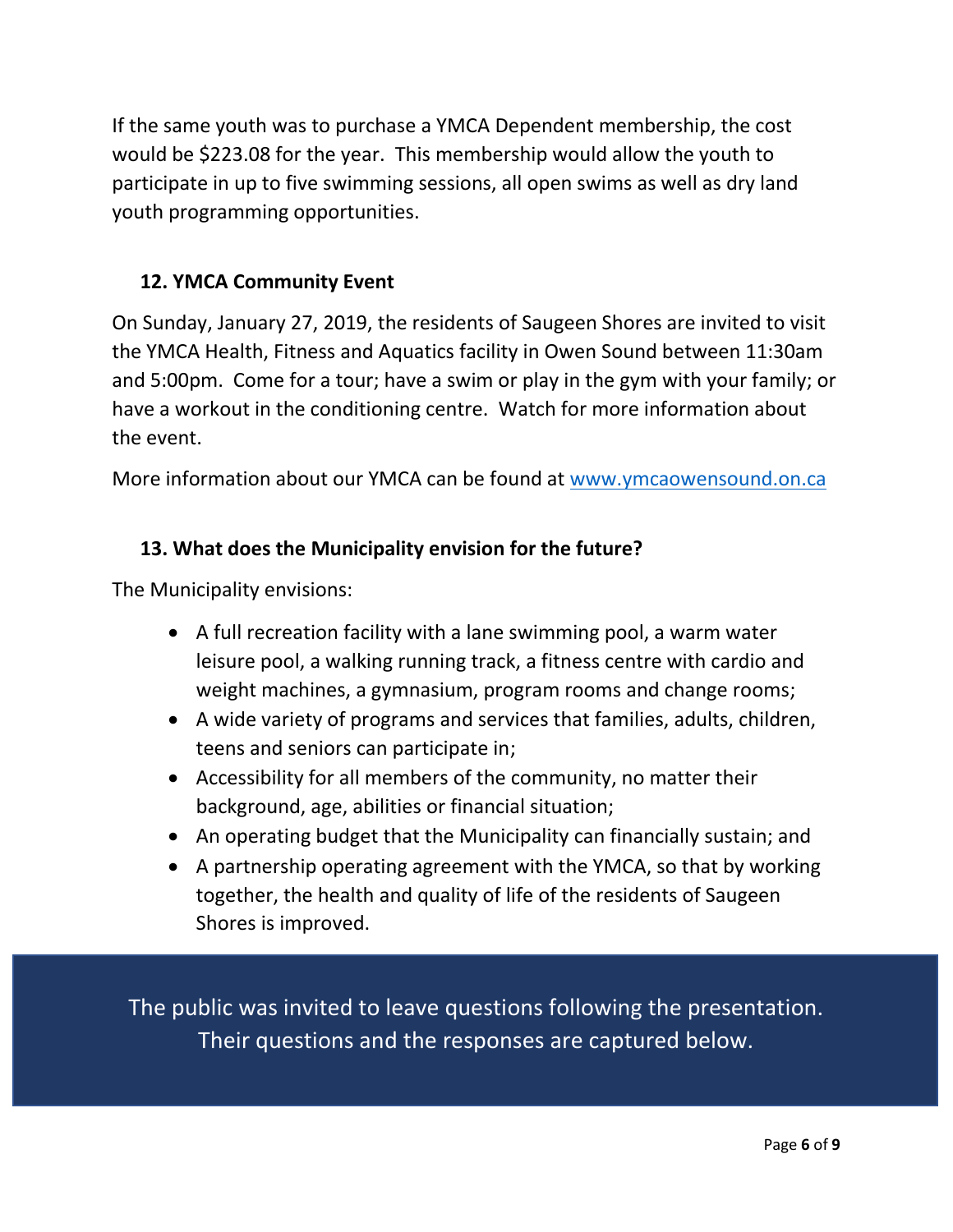### **Further Questions Asked by the Public**

### **1. What is considered a Family at the YMCA?**

[Family is defined](http://www.ymcaowensound.on.ca/Aquatics-Health-Fitness-Recreation/?pageid=100) as dependent children and spouse either by marriage or governing laws. Dependent children are defined as those up to the age of 24 years, who are living at home and have no independent source of income, or are a registered full time student.

### **2. Are there age constraints to complete the phone survey?**

This phase of the Market Study is focused on those 20-64 years of age. This age group has the greatest impact on operational revenue, and determining the viability of the adult market is the foundation for establishing the financial viability of facility operation and service provision. There is an opportunity for subsequent exercises to include feedback from other demographics. The telephone survey is one opportunity for input for whether or not a recreation facility will be built.

# **3. We are homeowners/taxpayers in Saugeen Shores, but our cell phones are from our previous residence. Will we still be included in the random phone survey? Would it be feasible to do a mail survey as well?**

The telephone survey is one opportunity for input whether or not a recreation facility will be built. The details of whom will be called dependent on cell phone location is at the discretion of the consultant how they are randomly selected.

### **4. Are there 4 or 6 month membership fee options available?**

The YMCA has recently moved from monthly to bi-weekly payments on continuous memberships. Continuous memberships may be cancelled at any time by providing written notice to the YMCA 10 days prior to the payment withdrawal date. So a member can choose the length of their membership in this way, so a 4/6 month membership is available. Annual memberships are also available, where the full fee is paid at the start of the membership. Both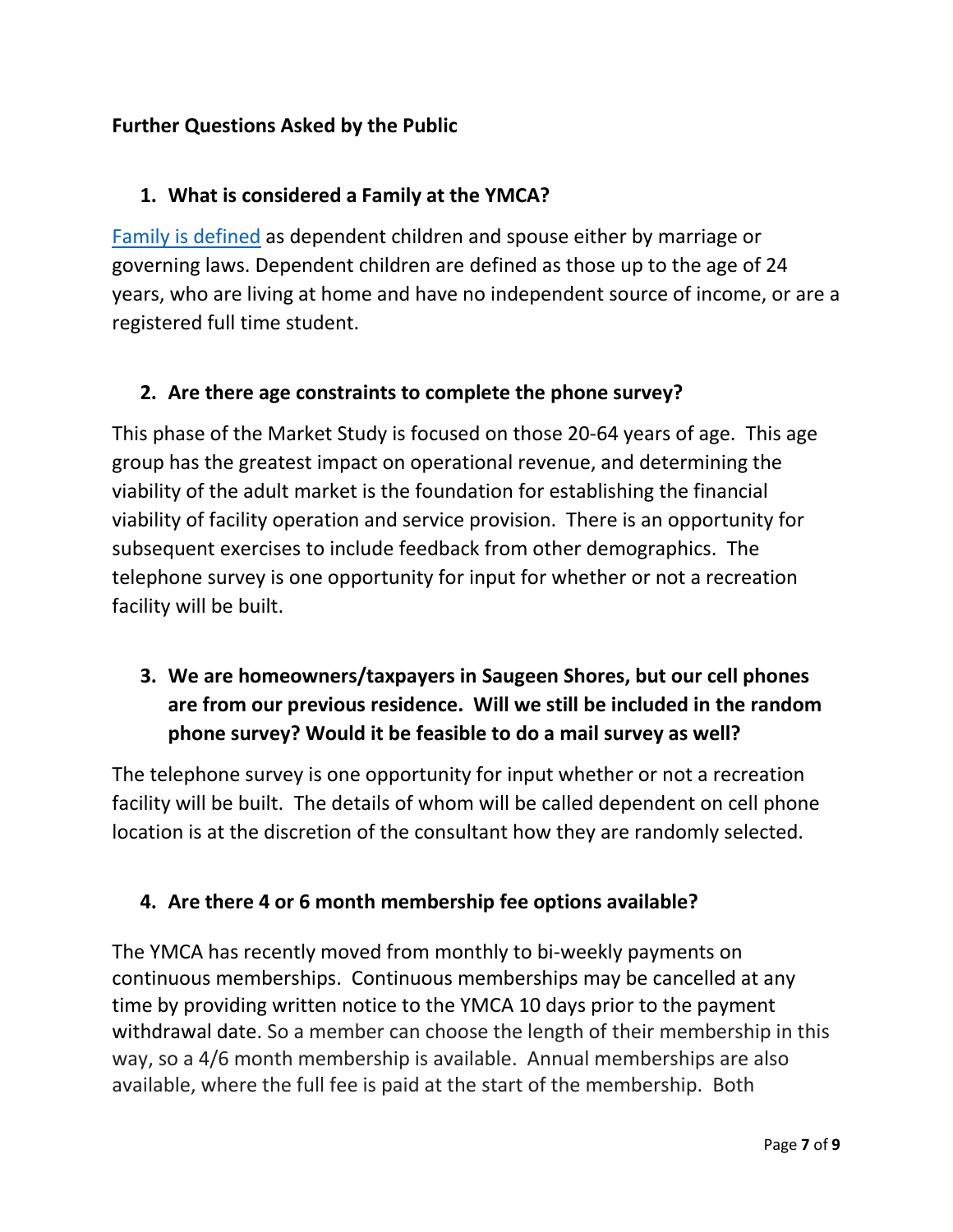continuous and annual membership may be put on hold for up to 6 months in a calendar year.

More membership information can be found on the YMCA'[s website.](http://www.ymcaowensound.on.ca/Aquatics-Health-Fitness-Recreation/?pageid=100)

# **5. Where can I see the questions that will be asked as part of the Market Study? This is in the case I am not one of the 400+ people who are called.**

The questions are not available to be shared during the Market Study. The questions will be provided to Council as part final report of the Market Study at which time they will become public.

# **6. Will the existing staff have seniority compensation by the transition to the Y, or will the municipality maintain the financial situation that exists presently?**

The existing staff will have an opportunity to work at the Y either in their existing capacity or through other opportunities that may arise. As well, potential opportunities may still exist at the Municipality in a different capacity than aquatics that may attract the employees to apply.

### **7. Has a location been decided on for the facility?**

A location has not been selected. Staff have presented several options to Council including adjacent to the Community Complex as well as Cameron Park lands behind Saugeen District Secondary School.

# **8. How many members of the Owen Sound Family YMCA are residents of Saugeen Shores?**

There are approximately 30 current Owen Sound members that are residents of Saugeen Shores, and approximately 300 in total from the catchment area for a YMCA in Saugeen Shores.